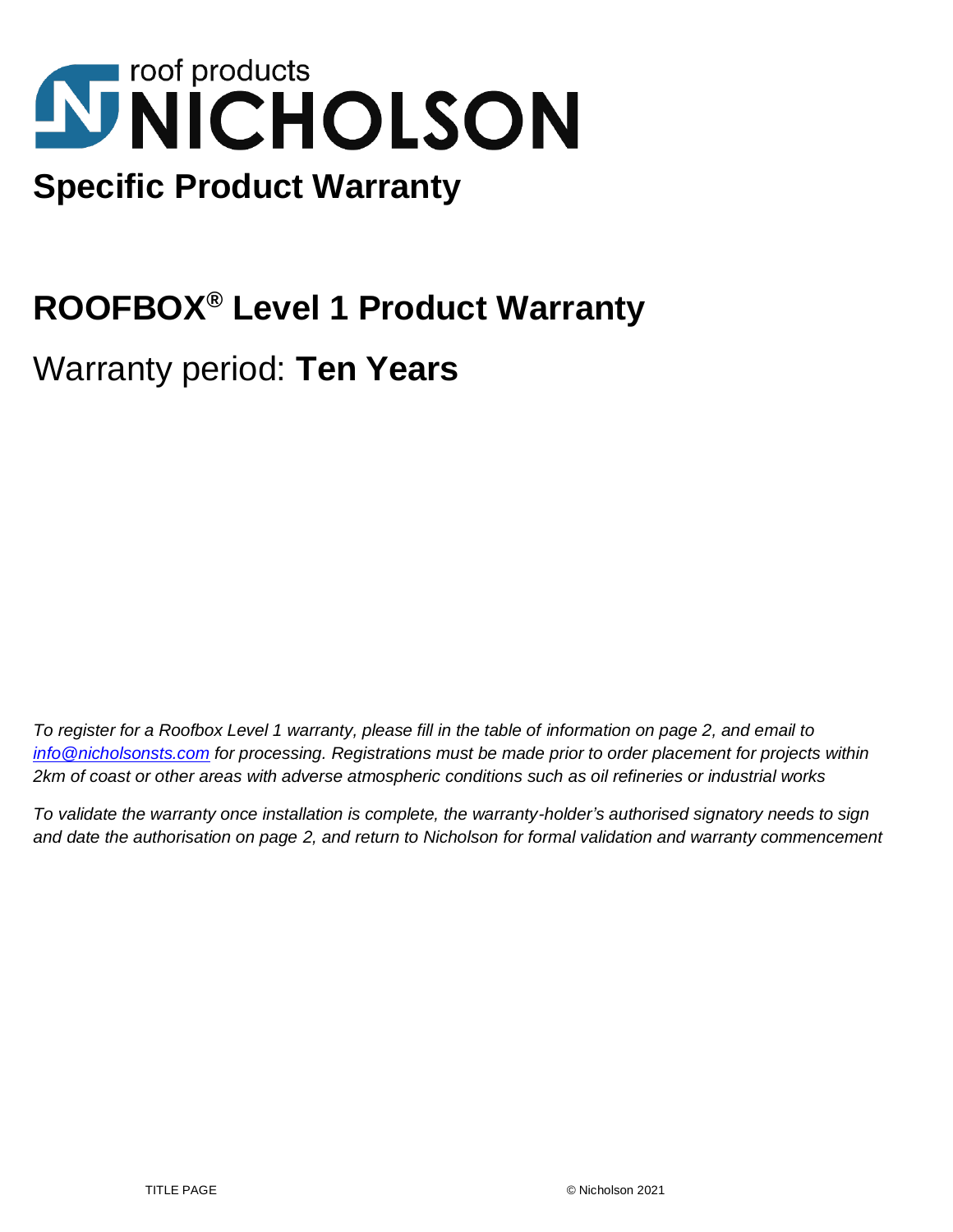| <b>TABLE OF INFORMATION</b>                                                                                                                          |            |           |  |  |
|------------------------------------------------------------------------------------------------------------------------------------------------------|------------|-----------|--|--|
| Name of warranty-holder:                                                                                                                             |            |           |  |  |
| Address of warranty-holder:                                                                                                                          |            |           |  |  |
| Warranty-holder authorised contact name:                                                                                                             |            |           |  |  |
| Warranty-holder contact no:                                                                                                                          |            |           |  |  |
| <b>Contact Email address:</b>                                                                                                                        |            |           |  |  |
| Project/contract name:                                                                                                                               |            |           |  |  |
| Project address:                                                                                                                                     |            |           |  |  |
| Is project location within 2km of coast or saltwater<br>estuary?                                                                                     | <b>YES</b> | ΝO        |  |  |
| If yes, please provide more details                                                                                                                  |            |           |  |  |
| Is project location in the vicinity of an oil refinery,<br>industrial works or any facility that would give rise<br>to adverse surface contaminants? | <b>YES</b> | <b>NO</b> |  |  |
| If yes, please provide more details                                                                                                                  |            |           |  |  |
| Roofbox installer name:                                                                                                                              |            |           |  |  |
| Roofbox installer address:                                                                                                                           |            |           |  |  |
| Roofbox installer contact name:                                                                                                                      |            |           |  |  |
| Roofbox installer contact no.                                                                                                                        |            |           |  |  |
| Roofbox installer contact email address:                                                                                                             |            |           |  |  |
| Nicholson Invoice No's related to this project                                                                                                       |            |           |  |  |

Warranty-Holders Authorised Signature:

The undersigned certifies that all the details shown on this form are correct, that all installation on applicable projects is completed satisfactorily according to best practice, and pursuant to clause 9.4 of Nicholson's Conditions of Sale, requests an express Warranty in accordance with the specific details set out in this document.

Signed (on behalf of the warranty-holder): (Please use fill & sign or sign manually)

Date:

Print Name:

Position:

| <b>NICHOLSON VALIDATION (Nicholson use only)</b> |  |  |
|--------------------------------------------------|--|--|
| Warranty period confirmed by Nicholson           |  |  |
| Limitations (If any)                             |  |  |
| Validated by                                     |  |  |
| Signed (Please use fill & sign or sign manually) |  |  |
| Position                                         |  |  |
| Validation date                                  |  |  |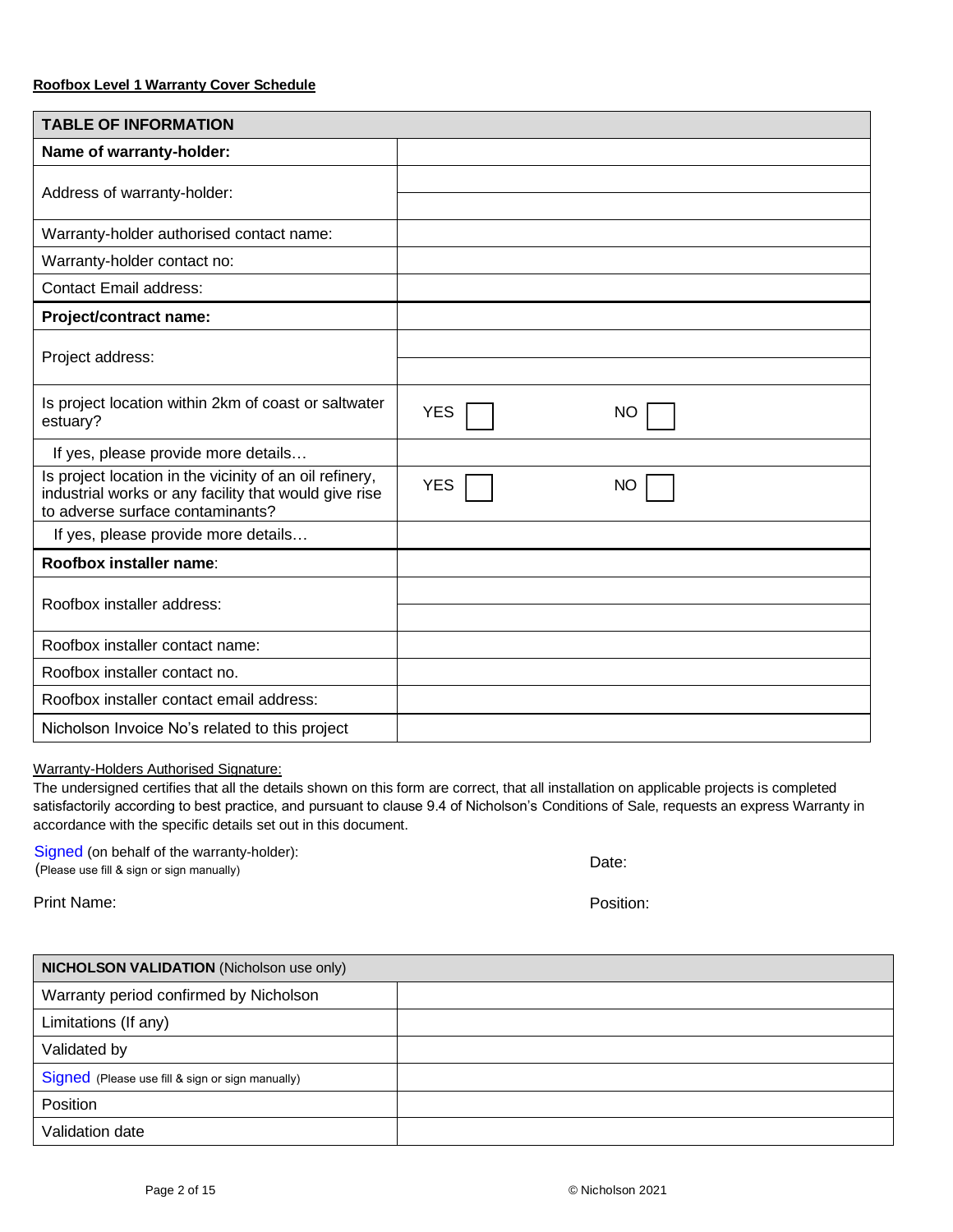#### **1.0 Warranty**

- 1.1. This Warranty forms part of the Contract between Nicholson and the Buyer of Goods in accordance with paragraph 9.4 of Nicholson's Conditions of Sale.
- 1.2. Abbreviations as follows are used in this Warranty: RSM = Roofing System Manufacturer VCL = Vapour Control Layer NFRC = National Federation of Roofing Contractors SPRA = Single Ply Roofing Association
- 1.3. Definitions as follows are used in this Warranty:
	- 1.3.1 "Buyer" means the person, company or firm who purchased the Goods from Nicholson pursuant to the Invoice and/or Order Acknowledgment specified on the Warranty Cover Schedule;
	- 1.3.2 "Conditions of Sale" means the terms and conditions of sale of Nicholson as appended to this Warranty;
	- 1.3.3 "Contract" means the contract order(s) between Nicholson and the Buyer (as more particularly described the Warranty Cover Schedule) pursuant to which the Buyer purchased the Goods;
	- 1.3.4 "Force Majeure" means any event or cause beyond Nicholson's reasonable control, which by its nature could not have been foreseen, or, if it could have been foreseen, was unavoidable, including without limitation acts of God, explosion, flood, fire or accident, war, terrorism, riot, civil disturbance, acts, regulations, or measures of any kind on the part of any governmental, parliamentary or local authority, strikes, lock-outs or other industrial action, difficulties in obtaining raw materials, labour, fuel, parts or machinery, power failure or breakdown in machinery, nuclear, chemical or biological contamination, natural disasters or adverse weather conditions;
	- 1.3.5 "Goods" means those Nicholson manufactured roof products or systems described in the Warranty Cover Schedule, which Nicholson has supplied in accordance with the terms and conditions of the Contract and in respect of which this Warranty is given. For the avoidance of doubt the reference to "Goods" in this Warranty shall not extend to include any Third Party Products unless specifically referred to in the Warranty Cover Schedule;
	- 1.3.6 "Invoice" means the invoice sent by Nicholson to the Buyer, following payment by the Buyer, specifying quantities, prices, payment status and delivery details in respect of the Goods
	- 1.3.7 "Nicholson" means Nicholson STS Ltd Company No.12826317. Registered office and trading address Unit 13, Wireless Station Park, Chestnut Lane, Bassingbourn, SG8 5JH.
	- 1.3.8 "Order Acknowledgment" means the written acknowledgment of an order received by Nicholson from the Buyer, sent via email by Nicholson to the Buyer confirming quantities, prices, payment status and delivery details in respect of the Goods and appended to the Conditions of Sale;
	- 1.3.9 "Primary Function" means the function which the product is intended to perform as set out in clause 2.2;
	- 1.3.10 "Third Party Products" means any parts, materials or equipment used in the installation or fitting of, and/or as a fixture to, the Goods which are not themselves manufactured by Nicholson;
	- 1.3.11 "Warranty" has the meaning given to it under clause 1.4;
	- 1.3.12 "Warranty Period" means the period(s) confirmed by Nicholson on the Cover Schedule as a result of the Nicholson validation process, commencing on the date that the Goods were supplied to the Buyer, as shown on the invoice for the goods;
	- 1.3.13 "Warranty Cover Schedule" means the Table of Information, Warranty-holders authorised signature and Nicholson Validation to which these warranty terms and conditions are appended.
- 1.4. Subject to the provisions of these warranty terms and conditions, Nicholson warrants to the Buyer that during the Warranty Period the Goods will not fail structurally and will continue to perform their Primary Function (the "Warranty").
- 1.5. In the event of any failure of performance of the Goods covered by this Warranty, then provided a valid claim is notified in accordance with the provisions of this Warranty, Nicholson shall, without charge to the Buyer and subject to the other provisions of this Warranty, either (at Nicholson's sole discretion);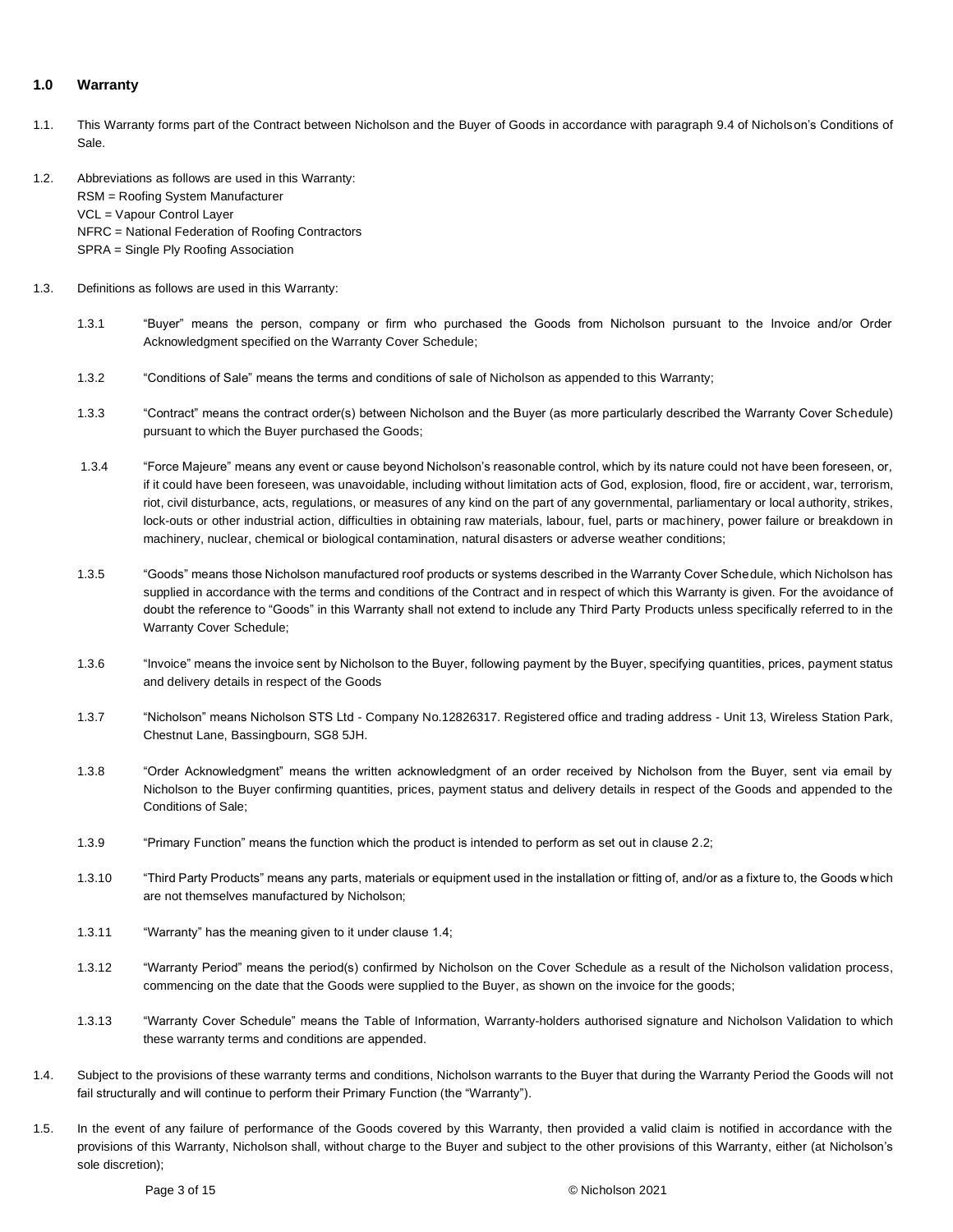- 1.5.1. replace the defective Goods with new Goods or part thereof in question; or
- 1.5.2. repair and restore the Primary Function of the Goods in such a manner as deemed fit by Nicholson without charge to the Buyer (subject always to such repair obligation being limited to the cost of labour and materials only)

Nicholson reserves sole discretion to ascertain appropriate measures to support suitable rectification.

- 1.6. Nicholson shall have no further liability to the Buyer, whether for any direct or indirect costs, losses, damages or claims, and the Buyer's attention is specifically drawn to the provisions of clause 4.9 and clause 5.2.
- 1.7. Each warranty issued applies exclusively to the Goods supplied under the Contract. Any Nicholson product purchased under another contract requires a separate warranty request to be completed.
- 1.8. The Buyer's rights and entitlement to bring a claim or otherwise make recovery under this Warranty (and Nicholson's liability under this Warranty) shall be subject to the following having been satisfied (and remaining satisfied):
	- 1.8.1 all terms of the Contract (including terms of payment, and Nicholson's standard Conditions of Sale pertaining to the Goods) are fully observed and complied with by the Buyer;
	- 1.8.2 all product specific warranty terms and conditions set out in clause 2 are fully observed and complied with by the Buyer; and
	- 1.8.3 all general warranty terms and conditions set out in clause 3 are fully observed and complied with by the Buyer.
- 1.9 The Warranty is given by Nicholson in reliance upon and upon condition of the accuracy of the information provided by the Buyer. Any inaccuracy in such information provided by the Buyer shall result in Nicholson ceasing to be liable or having any responsibility under this Warranty.

#### **2.0 Product Specific Warranty Terms and Conditions**

- 2.1. ROOFBOX. References to ROOFBOX include all ROOFBOX Units included within the remit of the invoice(s) shown on the cover schedule
- 2.2. The primary function of the ROOFBOX unit is to provide a weatherproof cover over an opening in the roof structure when installed in accordance with the manufacturers fitting instructions, under normal conditions.
- 2.3. Specific Conditions relating to ROOFBOX products;
	- 2.3.1. The purchaser of the ROOFBOX Unit is deemed to have established that it is suitable and fit for purpose irrespective of any design proposal put forward by Nicholson.
	- 2.3.2. The method type and quantity of fixings used to fix the ROOFBOX cabinet to the building must be checked and approved by a competent structural engineer appointed by the purchaser/main-contractor/installer prior to installation taking into account local conditions, imposed loadings, wind loadings, uplift, building structure, adequacy of any fixing substrate and other relevant factors.
	- 2.3.3. The ROOFBOX Unit must be fitted by a competent person in accordance with the instructions supplied.
	- 2.3.4. It is the responsibility of the purchaser/main-contractor/installer to ensure that any pipes, cables, ducts or any mechanical services that penetrate the unit are supported in such a way that no weight load or stress load is borne by the ROOFBOX Unit. In addition it is the responsibility of the purchaser/main-contractor/installer to ensure that the flanges of any pipework or ductwork or any other part of the building or the building services do not conflict or clash with the Roofbox final weathering flashings or any other part of the Roofbox
	- 2.3.5. It is the responsibility of the purchaser/main-contractor/installer to ensure that any pipes, cables, ducts or any mechanical services that penetrate the Roofbox unit pass through the Roofbox wall elements in the cabinet penetrations zones and do not penetrate the lid of the Roofbox system
	- 2.3.6. It is the responsibility of the purchaser/main-contractor/installer to ensure that the Roofbox and/or other nearby building elements are positioned and arranged to ensure that all/any access that may be required for the installation or maintenance of the Roofbox or other building element is appropriately maintained
	- 2.3.7. It is the responsibility of the purchaser/main contractor/installer to ensure that any pipes, cables, ducts or any mechanical services that penetrate the unit are supported in such a way that water drains away from the ROOFBOX Unit and does not run along the services into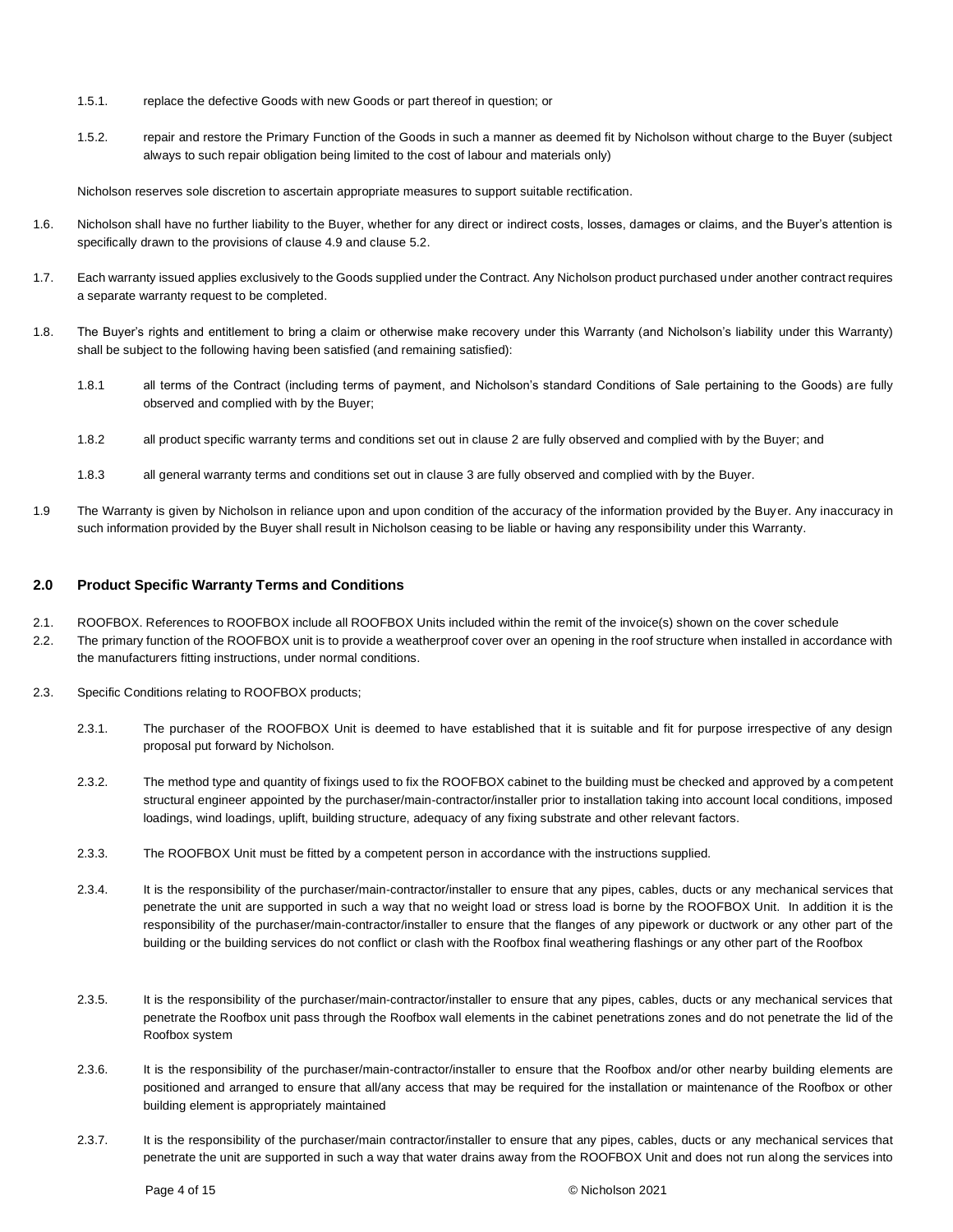the unit. In addition, it is a condition of this warranty that the outer surface of any pipes, cables, ducts or any mechanical services entering a Roofbox cabinet are fully weatherproofed and sealed. For the avoidance of doubt, any water ingress caused by water passing through an insulation layer or the inside of any pipes, cables, ducts or any mechanical services that enter a Roofbox cabinet is excluded from this warranty

- 2.3.8. Where the ROOFBOX/ROOFBOX Modular Units is used as a ventilation detail, weather louvres will provide Class C weather protection as standard. Under some weather conditions water may penetrate through these details. This does not constitute a breach of warranty.
- 2.3.9. It is the responsibility of the purchaser/main-contractor/installer to ensure that where any pipes, cables, ducts or any mechanical services penetrate the unit, penetrations are made in such a way as to ensure a weatherproof seal is made between the penetration and the Roofbox cabinet wall. This seal should be made as a matter of course and should be independent of any further weathering detail supplied by Nicholson such as weathering hoods and duct flashings. For the avoidance of doubt any failure caused by service penetrations not sealed to the Roofbox cabinet wall is expressly excluded from the warranty. Refer to the installation instructions for further details
- 2.3.10. It is the responsibility of the purchaser/main contractor/ installer to ensure that no dissimilar metals are in contact with the Roofbox unless adequate separation/isolation measures are employed. No claims for electrolytic corrosion will be valid.
- 2.3.11. It is the responsibility of the purchaser/main-contractor/installer to ensure that any interface of the Roofbox unit with other nearby, adjacent and abutting building elements including roofing membrane, parapets, abutments etc are detailed in such a way that the performance of the Roofbox Unit is not affected. Any damage caused by such occurrences is outside the provisions of this warranty.
- 2.3.12. It is the responsibility of the purchaser/main-contractor/installer to ensure that the Roofbox is installed in accordance with any prevailing conditions and regulations relating to the airtightness of the building. No claims relating to airtightness will be entertained.
- 2.3.13. It is the responsibility of the purchaser/main-contractor/installer to ensure that no elements are installed near to adjacent to or touching the Roofbox in any manner that detrimentally affects the ability of the Roofbox to resist water ingress into the building. In addition any sealing materials that are applied externally by third parties to the Roofbox cabinet and services are outside the scope of this warranty
- 2.3.14. The following will not be entertained as a basis for a claim and deemed excluded from this warranty:
- 2.3.14.1. Any damage during transportation, lifting or handling once delivered to site
- 2.3.14.2. Any part of the Roofbox enclosure being submerged in standing water
- 2.3.14.3. Extreme, freak and abnormal weather conditions including build-up of freezing rain, ice, severe hail or snow
- 2.3.14.4. Building movement caused by subsidence or earthquake
- 2.3.14.5. Thermal performance being less than expected by the user
- 2.3.14.6. Inability to obtain insurance due to materials used in manufacture
- 2.3.14.7. Any emissions, smoke or fumes from the Roofbox in the case of a building fire
- 2.3.14.8. Mastic seals installed in periods of inclement weather including very wet or hot conditions
- 2.3.14.9. Extreme temperatures or conditions of services or other nearby elements
- 2.3.14.10. Any performance issues due to the expansion/contraction of services, pipes, ducts, cables or any other property or behaviour of the pipes, ducts, cables that adversely affects the ability of the Roofbox to perform its primary function
- 2.3.14.11. Wrong or differing construction dimensions of building different to drawings provided to Nicholson or site measurements taken
- 2.3.14.12. Programme disruption by any issue relating to the Roofboxes including purchase and installation costs
- 2.3.15.Where ducts, pipes, services or any other item of mechanical electrical ventilation or plumbing equipment have been specified and/or supplied by a third party for off-site installation into the Roofbox Units, no claims for incorrect type/sizing/capacity will be entertained

#### **3.0 General Warranty Terms and Conditions**

#### **3.1. Roof Construction**

- 3.1.1. There must be no detectable moisture in the roof system during installation or at any time after installation. If there is water, moisture or interstitial condensation within the roof build-up, then the warranty is invalidated, see also 3.1.4.
- 3.1.2. There must be no chemical residue in the roof build up. If an existing roof structure has chemical residue, then the affected components must be removed prior to installing the new roof system.
- 3.1.3. The Goods are fully covered by our Warranty as long as all materials are new and approved for use in their applications by building control and regulations.
- Page 5 of 15 **Decision 2021 Contract Contract Contract Contract Contract Contract Contract Contract Contract Contract Contract Contract Contract Contract Contract Contract Contract Contract Contract Contract Contract Con** 3.1.4. The waterproofing layer must be watertight and there must be no leaks in the roofing system for the Roofbox Warranty to be valid.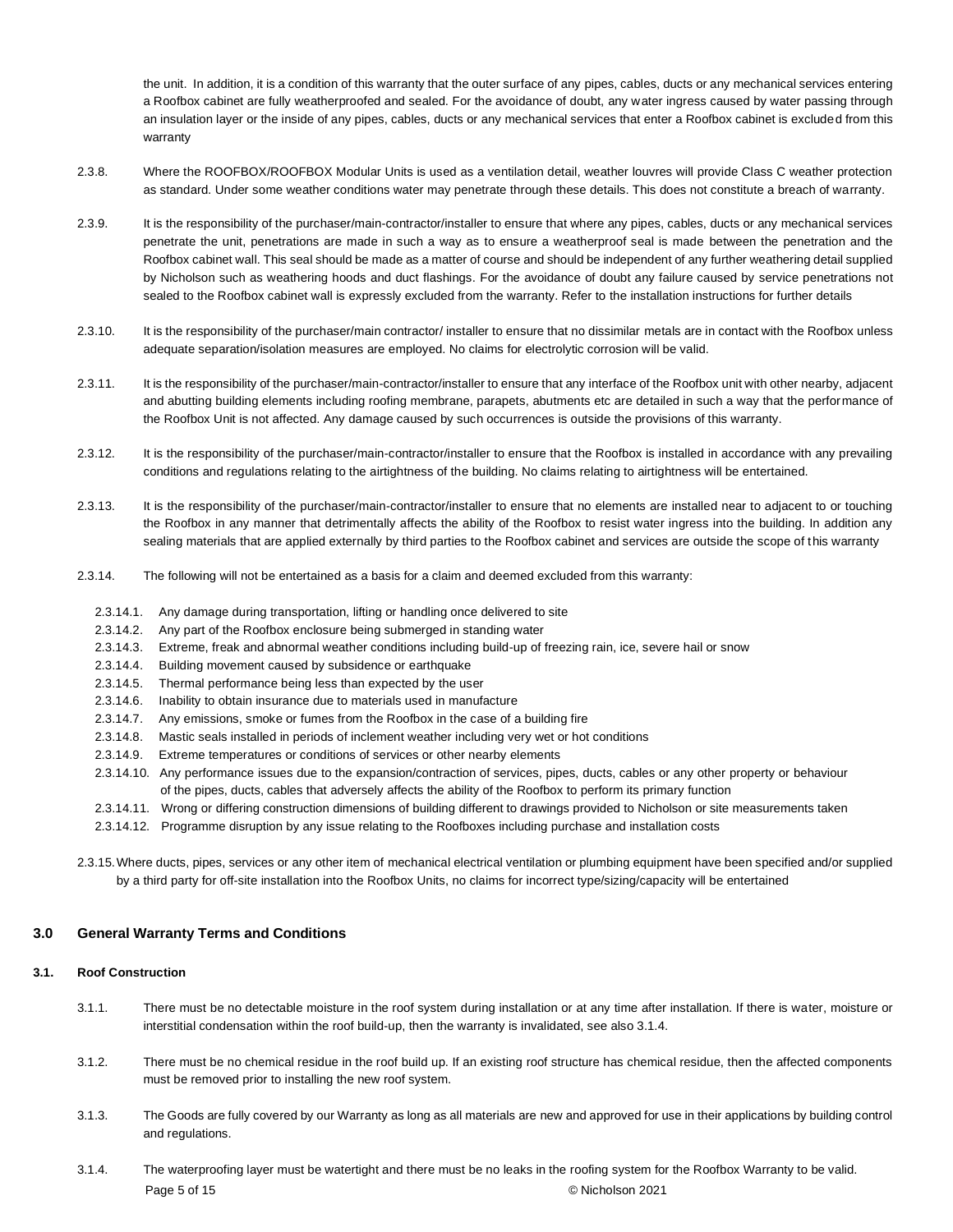- 3.1.5. The particular roof installation where the products have been installed must be signed off and approved by any RSM for the Warranty to be held valid.
- 3.1.6. The Warranty is limited to the duration of the warranty provided by the RSM for that particular roof.
- 3.1.7. Condensation caused by incorrectly detailed roof constructions including the absence of a VCL at all points will invalidate the warranty.

#### **3.2. Modifications**

- 3.2.1. Any modification that materially affects the structural or waterproofing integrity of the ROOFBOX Unit will render the Warranty void.
- 3.2.2. Any further service penetrations must use the Roofbox flashings purchased from Nicholson and be installed in accordance with the Roofbox Installation Instructions.
- 3.2.3. The use of any fittings or flashings on a Roofbox installation not supplied by Nicholson will invalidate the Warranty.

#### **3.3. Performance**

- 3.3.1. The colour of all coloured, coated and uncoated parts and any other feature of the Goods or any feature of the coating or exterior surfaces of the goods is not essential to the integrity of their primary function and is excluded from this Warranty.
- 3.3.2. It is assumed that the necessary earthing for lightning is provided by others. No warranty claims will be entertained for damage by lightning or other acts of God.

#### **3.4. Environment and Building use**

.

- 3.4.1. Our Warranty fully covers roofs on buildings for residential and commercial use governed by any regulations in force concerning the wellbeing of the occupants. The external and internal roof environment must be safe for humans to work and live in with no extraction systems or breathing apparatus necessary. Outside of these conditions this Warranty is not valid but if required a project-specific Warranty may be able to be issued.
- 3.4.2. Our Warranty fully covers roofs on buildings for industrial use where the environment is equivalent to such use as stated in clause 3.4.1 and the materials used or stored are chemically inert. Outside of these conditions this Warranty is not valid. If required a project specific Warranty may be able to be issued.
- 3.4.3. If the goods are installed in a location within 2km of saltwater or oil refinery or industrial works or any facility or condition or atmospheric condition that may give rise to surface contaminants, the Warranty period is normally reduced to 5 years or other reduced period as advised by Nicholson at the time of validation as shown in the confirmed warranty period within the Nicholson validation section within the Cover Schedule
- 3.4.4. The Warranty cover is subject to a documented maintenance and cleaning regime as specified in section 6
- 3.4.5. The Warranty is only valid for buildings with a humidity class of Class 1 or Class 2 & 3 (BS 5250) Outside of these conditions this Warranty is not valid.
- 3.4.6. The Warranty is only valid for buildings with an internal temperature range -20°C to 50°C. Outside of these
- 3.4.7. conditions this Warranty is not valid but if required a project specific Warranty may be able to be issued.
- 3.4.8. There must be no change of purpose or use of the building on which the products are installed.

#### **3.5. Routine Inspections**

- 3.5.1. This Warranty is conditional on an inspection of the installation being carried out immediately following the completion of the installation and at six-monthly intervals thereafter during the remainder of the Warranty period as detailed in section 6
- 3.5.2. It is the responsibility of the Warranty holder to arrange all inspections and meet any inspection costs.
- 3.5.3. Documentation of these inspections and their results must be retained for the remainder of the Warranty period and be provided to Nicholson on request.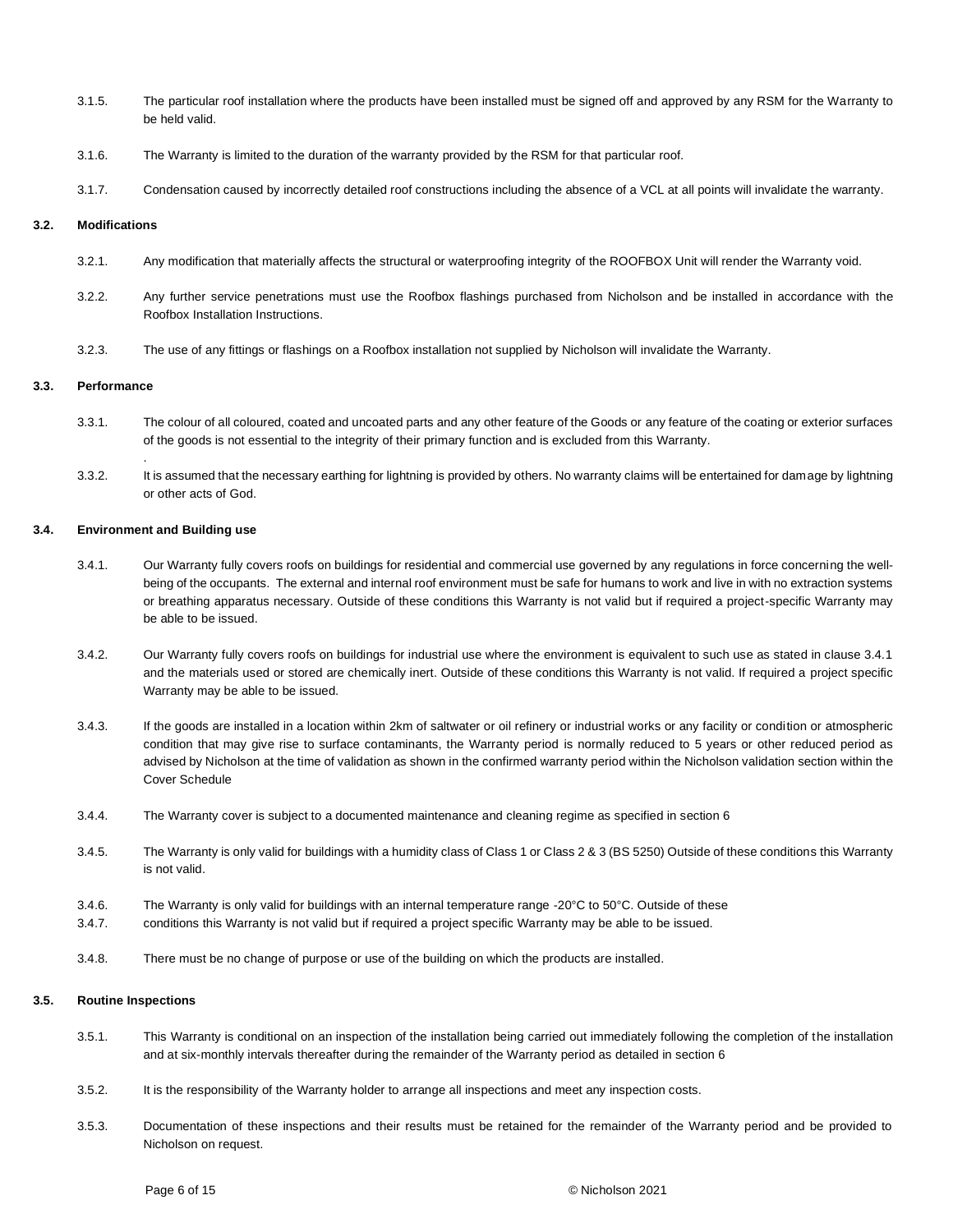- 3.5.4. Any deterioration in the installation, whether due to the Goods supplied or not, must be reported to Nicholson immediately and opportunity provided for Nicholson to examine the condition of the installation.
- 3.5.5. Any repair necessary must be completed as soon as reasonably practical and the Warranty shall be suspended until such repair is complete.
- 3.5.6. Documentation of the repair must be retained for the Warranty period and provided to Nicholson on request.
- 3.5.7. Nicholson and/or its representatives shall be allowed free and safe access to carry out any actions which are their responsibility.

#### **3.6. Storage of Products**

3.6.1. The Buyer must ensure that the Goods are stored with all due care and that they do not suffer any damage or corrosion prior to installation.

#### **3.7. Installation**

- 3.7.1. The Goods must be installed by a competent installer in line with current good practice and in accordance with the Nicholson product installation instructions supplied.
- 3.7.2. The Goods must be installed in a workmanlike manner using reasonable care and skill so as to avoid damaging the products or the roof on which it is used.
- 3.7.3. The installer must examine each product before and during installation and reject any products which appear from visual inspection to be defective.
- 3.7.4. The Goods should be installed using appropriate fixings for the application having regard for the design loadings in each case.
- 3.7.5. Any penetration through a Roofbox cabinet must be made using a proprietary Roofbox services flashing kit supplied by Nicholson. Care should be taken to ensure that the structural integrity of the Roofbox cabinet is maintained and any cut edges are covered with a proprietary Roofbox flashing kit and not left exposed to the elements. Any such changes/additional penetrations should be listed in the routine general inspection logbook

### **3.8. Design**

- 3.8.1. The design of the building and its structure and elements must be to the minimum standard of mechanical performance laid down from time to time in the appropriate Codes of Practice or Building Regulations. It is the Buyer's responsibility to ensure that this is so.
- 3.8.2. The design of the roof on which the Goods are used should be free draining, laid to falls and conform to current Codes of Practice and relevant Building Regulation in force at that time.
- 3.8.3. Any damage to the building or roof caused as a result of the Goods becoming submerged in water is excluded from the scope of this Warranty.
- 3.8.4. Third Party Products and any other materials used or present in the application and their effect on the performance of the Goods are not the responsibility of Nicholson. The designer and contractor are responsible for checking and verifying that the performance of the Goods will not be adversely affected by other materials used.

#### **4.0 Limitations and Exclusions**

- 4.1 Where the holder of the Warranty is not the same as the installer of the Goods, the Warranty will only apply for installations where the Warranty holder can confirm to Nicholson that the installation is satisfactory, and is able to provide on demand, proof that the installation methods and standards of the project have been approved.
- 4.2 This Warranty is conditional on the accuracy of the information about the installation provided to Nicholson at the time the Goods were supplied to the Buyer, and shall be void if any relevant information is found to be materially different to that provided to Nicholson.
- 4.3 Damage resulting from any attachment, extension, modification, alteration, repair or maintenance work to the installation shall render the Warranty void.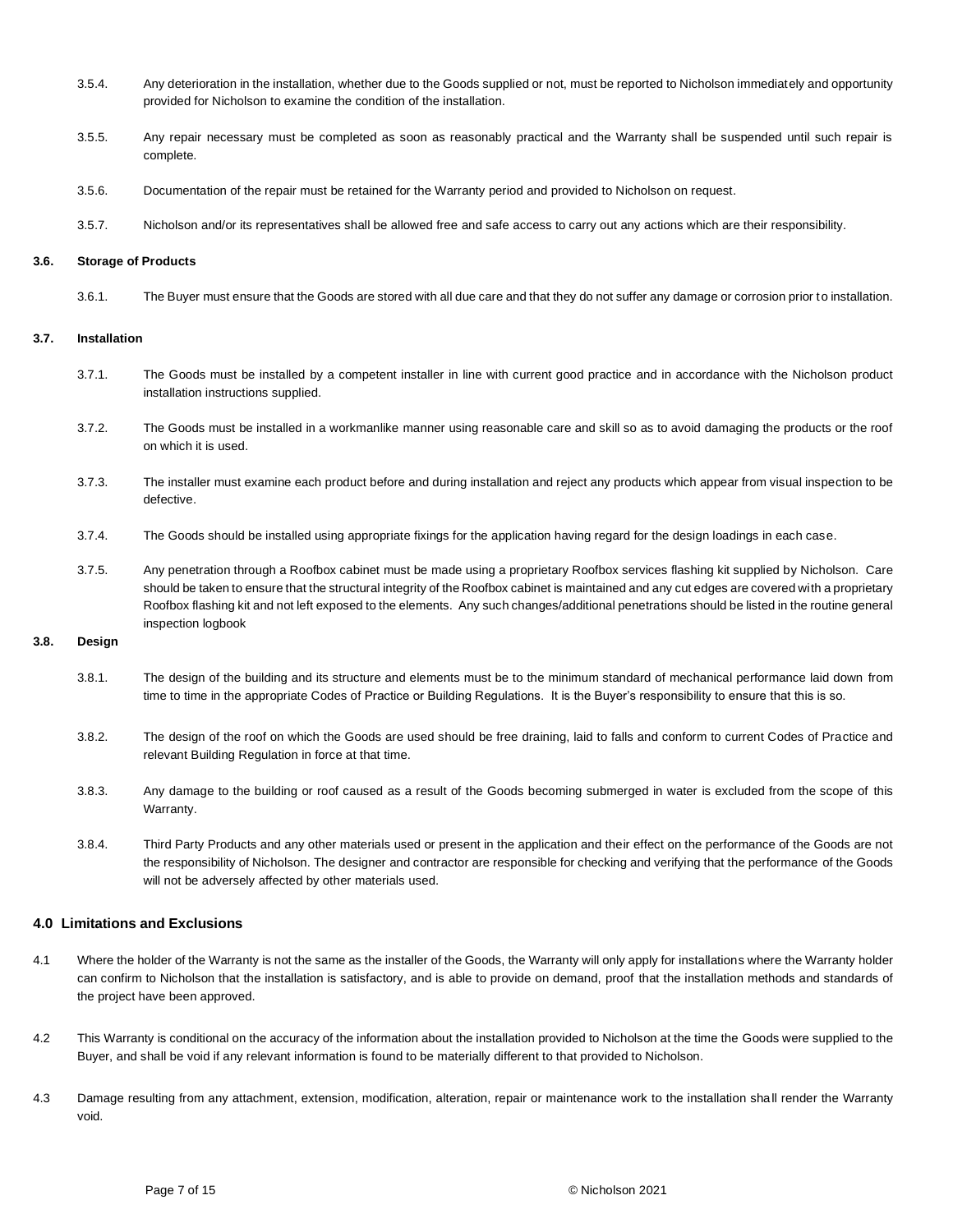- 4.4 Nicholson shall only be liable under this Warranty provided written notice is given as soon as practicable after the alleged failure and in any event within 14 days of the date on which the owner or occupier of the building ought reasonably to have become aware of the alleged failure. Nicholson must be allowed immediate access to the affected area and remedial work must not be carried out before being agreed in writing by Nicholson. This does not apply to any temporary weather proofing or temporary repair work necessary to prevent any escalation of damage to the roofing installation.
- 4.5 Nicholson's obligation under this Warranty in respect of rectification of defective Goods (as referred to in clause 1.5 above) is limited exclusively to restoring the defective Goods to meet the remaining length of the original Warranty Period. Accordingly the Warranty Period for any repaired or replaced product or parts shall be limited to the unexpired period for the original supplied Goods.
- 4.6 Nicholson shall not be deemed to be in breach of this Warranty by reason of any failure to perform any of Nicholson's obligations in relation to the Goods, nor liable for any consequences, if the failure was due to Force Majeure.
- 4.7 This Warranty does not extend to include any Third Party Products unless any such items are specifically referred to in the Warranty Cover Schedule. Unless otherwise specified in the Warranty Cover Schedule, Nicholson's liability for all Third Party Products supplied by it as part of the Contract shall be limited to the equivalent liability to Nicholson of the manufacturers or suppliers of such materials or services.
- 4.8 This Warranty is not assignable without Nicholson's prior written consent.
- 4.9 Nicholson shall have no liability in contract, tort (including negligence or breach of statutory duty) or otherwise howsoever, and whatever the cause thereof, for any increased costs and expenses, for any loss of profit, business, contracts, revenues or anticipated savings, or for any special, indirect or consequential loss or damage of any nature whatsoever, provided always that Nicholson shall have no limit on its liability for death or personal injury caused by Nicholson's negligence or the negligence of Nicholson's employees.
- 4.10 Warranty is invalid in instances of wilful damage including the use of the Roofbox to gain forced or unlaw entry to the building.

#### **5.0 General**

- 5.1 This Warranty shall be governed by and construed in accordance with the Laws of England and Nicholson and the Buyer of the Goods submit to the exclusive jurisdiction of the English Courts.
- 5.2 Subject as expressly provided in this Warranty, all warranties, conditions or other terms implied by statute or common law or course of dealings are excluded to the fullest extent permitted by law. To the fullest extent permitted by law this Warranty is in lieu of all other specific warranties and conditions express or implied, and is exclusive and replaces all other warranties, conditions, representations and guarantees in relation to the Goods whether express or implied, whether by statute, at law, in equity or otherwise. Nothing in this Warranty shall exclude or limit Nicholson's liability for death or personal injury caused by its negligence.
- 5.3 If any provision of this Warranty is held by any competent authority to be invalid or unenforceable in whole or in part, the validity of the other provisions of this Warranty and the remainder of the provision in question shall not be affected thereby.
- 5.4 This warranty is applicable to UK locations only. Any locations outside the United Kingdom will be considered only upon application and will not be covered by this warranty unless specifically agreed in writing by a director of Nicholson

#### **6.0 Operation, Maintenance and Cleaning**

- 6.1 The Roofbox is designed primarily to provide a weathered detail where ductwork, cabling and pipework penetrate the roof weathering layer. The Roofbox consists of an aluminium cabinet, manufactured to suit specific roof opening sizes, pre-insulated side and lid panels and individual weathering items for weathering protection to individual duct or pipework penetrations.
- 6.2 Roofbox products are supplied for assembly and installation on site by others. Any final checks and commissioning should be carried out by operatives in accordance with recommendation set out in the site-specific installation instructions.
- 6.3 At no time should the Roofboxes be used for access purposes. The Roofbox is not designed to take the weight of personnel. At no time should the Roofbox be used to support the weight of any personnel. Do not stand on Roofbox lids in any circumstances. The facilities management team must ensure that any building users/occupants are fully aware of this
- Page 8 of 15 **Decision 2021 Contract Contract Contract Contract Contract Contract Contract Contract Contract Contract Contract Contract Contract Contract Contract Contract Contract Contract Contract Contract Contract Con** 6.4 Protective coverings to Roofbox panels and accessories should be removed as soon as possible following installation, preferably within 30 days of arrival on site. Extended periods of adhesion can leave residue on the surface of the panel when the protection is removed.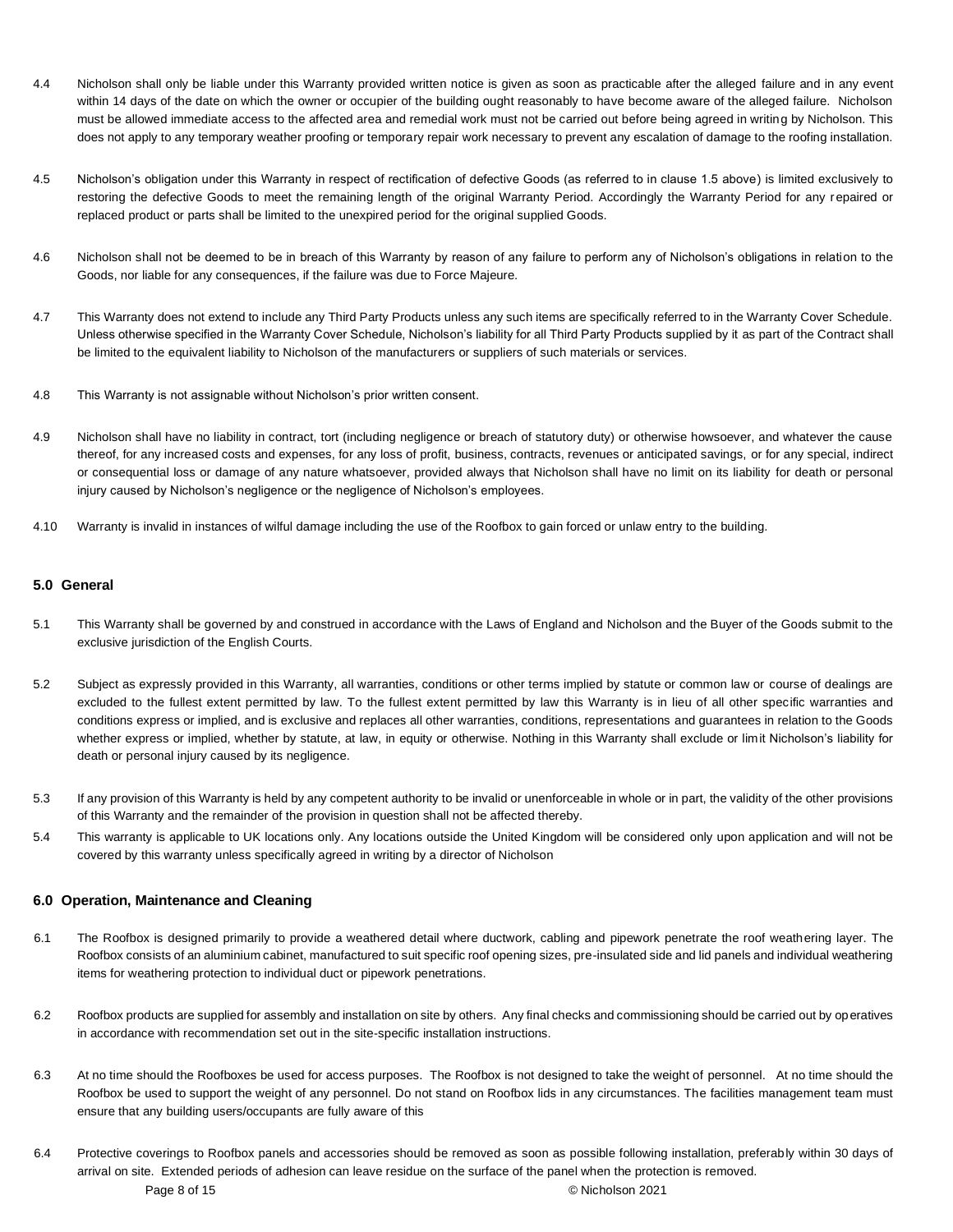- 6.5 Any items damaged through accident or abuse once installed, can be ordered for replacement by contacting [info@nicholsonsts.com](mailto:info@nicholsonsts.com) and quoting the project name and Roofbox location number. Roofbox spares are not normally held as stock items, due to the bespoke nature of the design and lead times may vary according to material availability at the time of enquiry. On some occasions, depending on the requirement, whole cabinets may require replacement as these are supplied as pre-fabricated units.
- 6.6 To maintain the product in good condition, the facilities team responsible for the maintenance of the building must ensure that a surface-cleaning regime is implemented. All surfaces of Roofbox parts should be regularly cleaned with a mild detergent dissolved in water to remove any deposits or contaminant build-ups. In normal circumstances this cleaning process must take place at six monthly intervals. If the location is within 2km of saltwater or oil refinery or industrial works or any facility or condition or atmospheric condition that may give rise to surface contaminants, the surface-cleaning process must take place at three monthly intervals. All surface-cleaning events must be documented and recorded for each Roofbox location within a suitable logbook arranged by the facilities team using the template provided within Appendix A. It is a condition of this warranty that all names and contact details of personnel conducting this cleaning regime are recorded in this logbook and this logbook must be made available to Nicholson upon request. Each Roofbox location requires a Cleaning Log sheet which must be held on record within the building`s Operation and Maintenance Manual
- 6.7 An initial inspection is required at building handover or when the facilities team commences the maintenance regime of the building. Further Routine general inspections are required at six monthly intervals to review the general condition of the Roofbox installation including inspecting the condition of all mastic seals, the integrity of seals around penetrations and to detect any potential issues before they become problematic. The checks required for an initial or routine inspection are detailed within the Roofbox Inspection Record Template at Appendix B of this document. All inspections must be conducted in accordance with these Appendix B checks and documented and recorded for each Roofbox location within a suitable logbook arranged by the facilities team. It is a condition of this warranty that all names and contact details of inspecting personnel are recorded in this logbook and this logbook must be made available to Nicholson upon request. A Roofbox Inspection Record Template should be printed and filled-in for each Roofbox location for every inspection. Completed Inspection Records must be held on record within the building`s Operation and Maintenance Manual
- 6.8 Any future or additional penetration through the cabinets at a later date must be made using a proprietary Roofbox services flashing kit supplied by Nicholson. Care should be taken to ensure that the structural integrity of the Roofbox cabinet is maintained and any cut edges are covered with a proprietary Roofbox flashing kit and not left exposed to the elements. Any such changes/additional penetrations should be listed in the routine general inspection logbook
- 6.9 Any repairs to the Roofbox following damage through accident or abuse, should be carried out in a way which will complement the original installation. Replacement parts can be ordered by contacting [info@nicholsonsts.com](mailto:info@nicholsonsts.com) and quoting the project reference and Roofbox location number
- 6.10 When carrying out maintenance and repairs to the Roofbox which involve the removal of panels and/or lids, extra care should be taken to ensure the safety of personnel as this could expose openings through the roof which may not have any protection against falling to the lower levels. If any Roofbox parts are removed for maintenance or repairs, care must be taken to ensure these are not placed loose on the roof at any time, as parts can blow off the roof in conditions of high wind. Any loose parts must either be fixed down, or taken into the building interior until such time as they are fixed back into place
- 6.11 No known risks are associated with the disposal of Roofbox parts.
- 6.12 The facilities team must hold on record all project-specific drawings relevant to this installation, for reference if necessary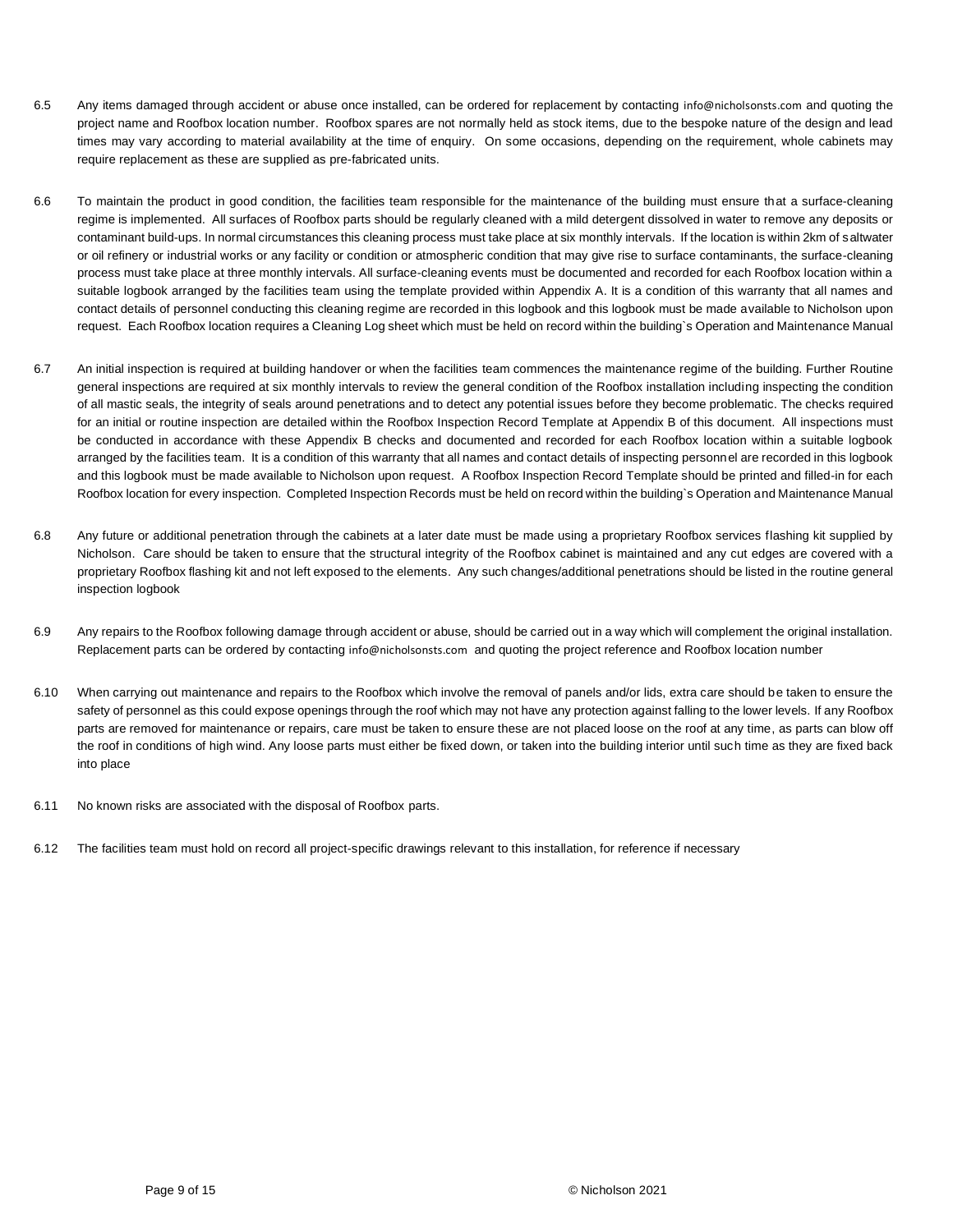**Roofbox Cleaning Log** Location Reference ……………

| A wash-down with clean water using a non-abrasive sponge, followed by another wash using a mild detergent additive must be carried out at appropriate intervals (see 6.6) and recorded below. |          |                   |                                   |                              |  |
|-----------------------------------------------------------------------------------------------------------------------------------------------------------------------------------------------|----------|-------------------|-----------------------------------|------------------------------|--|
|                                                                                                                                                                                               | Date of  | Name of operative | Works completed<br>satisfactorily | Items reported to management |  |
| Ref                                                                                                                                                                                           | Cleaning |                   |                                   |                              |  |
|                                                                                                                                                                                               |          |                   |                                   |                              |  |
| $\mathbf{1}$                                                                                                                                                                                  |          |                   |                                   |                              |  |
| $\overline{c}$                                                                                                                                                                                |          |                   |                                   |                              |  |
| $\ensuremath{\mathsf{3}}$                                                                                                                                                                     |          |                   |                                   |                              |  |
| 4                                                                                                                                                                                             |          |                   |                                   |                              |  |
| 5                                                                                                                                                                                             |          |                   |                                   |                              |  |
| $\,6$                                                                                                                                                                                         |          |                   |                                   |                              |  |
| $\boldsymbol{7}$                                                                                                                                                                              |          |                   |                                   |                              |  |
| $\bf 8$                                                                                                                                                                                       |          |                   |                                   |                              |  |
| $\boldsymbol{9}$                                                                                                                                                                              |          |                   |                                   |                              |  |
| $10\,$                                                                                                                                                                                        |          |                   |                                   |                              |  |
| 11                                                                                                                                                                                            |          |                   |                                   |                              |  |
| 12                                                                                                                                                                                            |          |                   |                                   |                              |  |
| 13                                                                                                                                                                                            |          |                   |                                   |                              |  |
| $14$                                                                                                                                                                                          |          |                   |                                   |                              |  |
| 15                                                                                                                                                                                            |          |                   |                                   |                              |  |
| 16                                                                                                                                                                                            |          |                   |                                   |                              |  |
| $17\,$                                                                                                                                                                                        |          |                   |                                   |                              |  |
| 18                                                                                                                                                                                            |          |                   |                                   |                              |  |
| <u>19</u>                                                                                                                                                                                     |          |                   |                                   |                              |  |
| $20\,$                                                                                                                                                                                        |          |                   |                                   |                              |  |
| 21                                                                                                                                                                                            |          |                   |                                   |                              |  |
| 22                                                                                                                                                                                            |          |                   |                                   |                              |  |
| 23                                                                                                                                                                                            |          |                   |                                   |                              |  |
| 24                                                                                                                                                                                            |          |                   |                                   |                              |  |
|                                                                                                                                                                                               |          |                   |                                   |                              |  |
| 25                                                                                                                                                                                            |          |                   |                                   |                              |  |
| 26                                                                                                                                                                                            |          |                   |                                   |                              |  |
| $27\,$                                                                                                                                                                                        |          |                   |                                   |                              |  |
| 28                                                                                                                                                                                            |          |                   |                                   |                              |  |
| 29                                                                                                                                                                                            |          |                   |                                   |                              |  |
| $30\,$                                                                                                                                                                                        |          |                   |                                   |                              |  |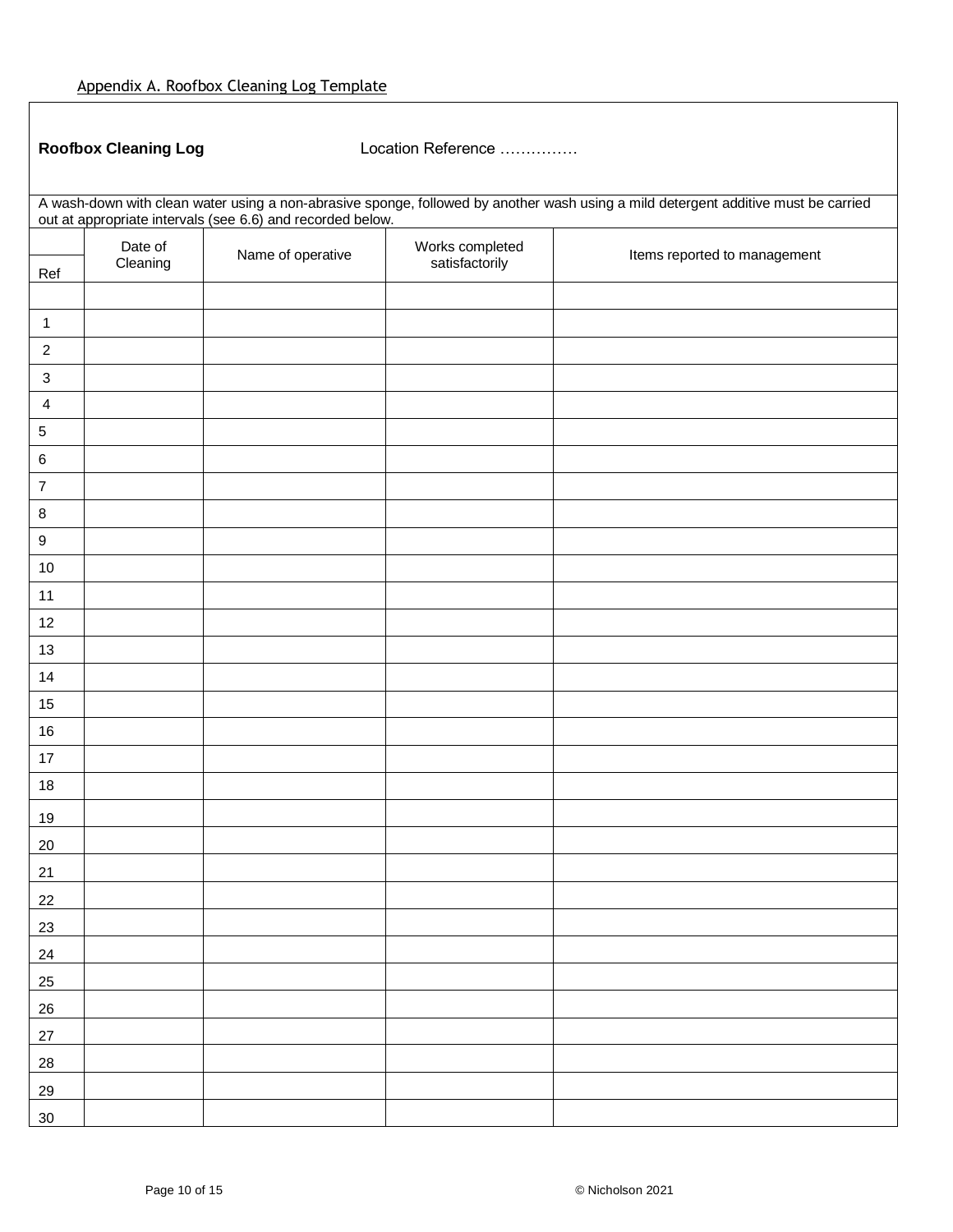|                                                                                                                                                                   | <b>Roofbox Inspection Record Template</b>                                                                                            | Location Reference                         |  |
|-------------------------------------------------------------------------------------------------------------------------------------------------------------------|--------------------------------------------------------------------------------------------------------------------------------------|--------------------------------------------|--|
|                                                                                                                                                                   |                                                                                                                                      | Inspection Date                            |  |
| An inspection must be carried out by a competent member of the facilities maintenance team at appropriate intervals (see 1.7) and<br>observations recorded below. |                                                                                                                                      |                                            |  |
|                                                                                                                                                                   | <b>Inspection Checklist</b>                                                                                                          |                                            |  |
|                                                                                                                                                                   | Inspections should include, but not be limited to, the following items:                                                              | Enter $\checkmark$ , $\checkmark$ , or N/A |  |
|                                                                                                                                                                   | General                                                                                                                              |                                            |  |
| $\Box$                                                                                                                                                            | The location is clean and tidy, and good housekeeping is being observed                                                              |                                            |  |
| □                                                                                                                                                                 | Roofbox surfaces in good condition. No surface scratches or exposed aluminium                                                        |                                            |  |
| $\Box$                                                                                                                                                            | All mastic seals in good state of repair/No loss of integrity with any mastic seals                                                  |                                            |  |
| $\Box$                                                                                                                                                            | No leak, condensation or other issue is occurring in the building area beneath the Roofbox                                           |                                            |  |
| $\Box$                                                                                                                                                            | Other weathering arrangements at weathering interface points in good repair (if applicable)<br><b>Cabinet and Structure</b>          |                                            |  |
| $\Box$                                                                                                                                                            | Roofbox securely fixed down to roof structure                                                                                        |                                            |  |
| $\Box$                                                                                                                                                            | All fixing elements present and installed                                                                                            |                                            |  |
| $\Box$                                                                                                                                                            | Roofbox lid and panels clean and undamaged with no scratches or holes other than planned penetration holes                           |                                            |  |
| $\Box$                                                                                                                                                            | Any holes cut for planned penetration are touched up and no cut edges left exposed<br>Roofers works                                  |                                            |  |
| $\Box$                                                                                                                                                            | Weathering membrane present and correct to kerb upstands                                                                             |                                            |  |
| $\Box$                                                                                                                                                            | Weathering membrane present and correct over lid upturns at abutment locations (if applicable)                                       |                                            |  |
| $\Box$                                                                                                                                                            | Weathering membrane present and correct to custom flashings (if applicable)<br><b>MEP Service Routing</b>                            |                                            |  |
| $\Box$                                                                                                                                                            | Sufficient clearances present -above kerb/from parapet if appropriate                                                                |                                            |  |
| □                                                                                                                                                                 | Services fall slightly as they pass out of Roofbox cabinet so tracking-back of water is eliminated                                   |                                            |  |
| □                                                                                                                                                                 | All services exit the cabinet in a horizontal plane to allow sealing in vertical plane                                               |                                            |  |
| $\Box$                                                                                                                                                            | Services exit the cabinet at 90 degrees to the face of the panel                                                                     |                                            |  |
| $\Box$                                                                                                                                                            | Outgoing services extend past the panels by at least 200mm to enable correct fit of final flashings<br><b>Final Weathering Seals</b> |                                            |  |
| $\Box$                                                                                                                                                            | All mastic seals present and adequately sealed as per spigot fitting instructions                                                    |                                            |  |
| $\Box$                                                                                                                                                            | Outer flexible flashings present and properly installed                                                                              |                                            |  |
| □                                                                                                                                                                 | Final mastic seals made to Roofbox lids and side panels (if appropriate)                                                             |                                            |  |
| □                                                                                                                                                                 | Gap-filling tolerances are appropriate—i.e. up to 10mm for mastic, up to 30mm for expanding foam                                     |                                            |  |
| □                                                                                                                                                                 | Seals to any building elements made with sealant that is compatible to the element<br><b>Other Observations</b>                      |                                            |  |
|                                                                                                                                                                   |                                                                                                                                      |                                            |  |
|                                                                                                                                                                   | Name of inspector                                                                                                                    |                                            |  |
| Contact details<br><b>Notes</b>                                                                                                                                   |                                                                                                                                      |                                            |  |
|                                                                                                                                                                   |                                                                                                                                      |                                            |  |
|                                                                                                                                                                   |                                                                                                                                      |                                            |  |
|                                                                                                                                                                   |                                                                                                                                      |                                            |  |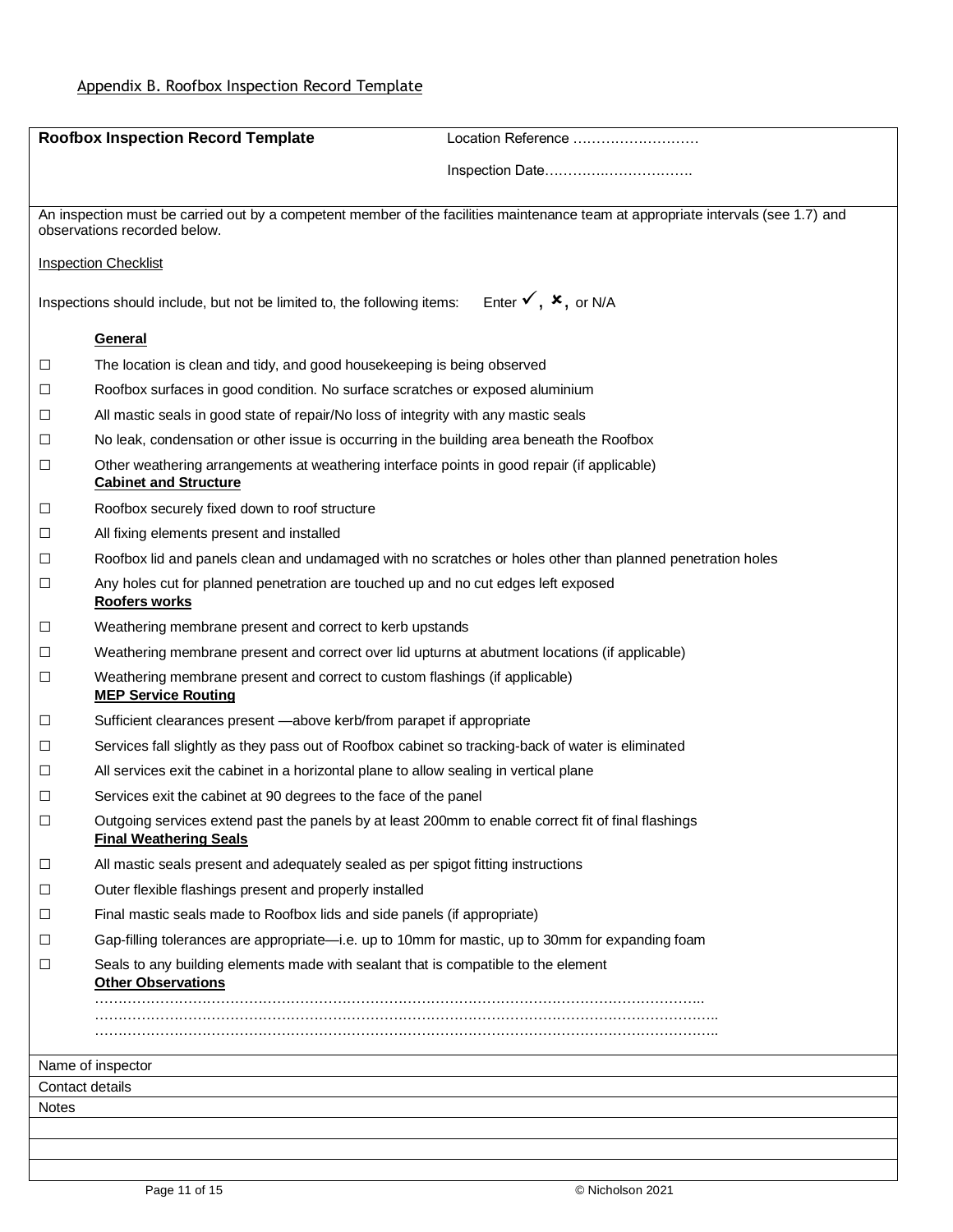#### **Nicholson – Terms & Conditions of Sale**

This Contract is between the Buyer (as specified in the Invoice and/or Order Acknowledgment) and Nicholson STS LTD (as defined in these Conditions).

#### **1.0 General**

In these Conditions including the Invoice and/or Order Acknowledgment, unless the context otherwise requires, the following words have the following meanings:

"**Nicholson**": Nicholson STS LLP OC412006 registered in England and Wales as a limited liability partnership. Registered office address - Building 15, Gateway 1000, Stevenage, SG1 2FP of trading address, Unit 2, Regent House, Queens Road, Barnet, EN5 4DN.

"**Buyer**": the person, firm or company as specified in the Invoice and/or Order Acknowledgment who agrees to purchase the Goods from Nicholson and to whom Nicholson agrees to sell the Goods.

"**Buyer Specification**": the details (if any) set out by the Buyer in the Invoice and/or Order Acknowledgment.

"**Conditions**": the terms and conditions of sale of Nicholson set out in this document and include any special terms and conditions agreed in writing between the Buyer and Nicholson in accordance with the procedure set out in these Conditions.

"**Contract**": the contract for the purchase and sale of the Goods by the Buyer from Nicholson.

"**Force Majeure**": any event beyond a party's reasonable control, which by its nature could not have been foreseen, or, if it could have been foreseen, was unavoidable, including but not limited to strikes, lock-outs or other industrial disputes, acts of God, war, terrorism, riot, civil commotion, armed conflict, breakdown of plant or machinery, nuclear, chemical or biological contamination, natural disasters, adverse weather conditions or default of supplies or subcontractors.

"**Goods**": the manufactured roof products, systems, or ancillaries which Nicholson is to supply to the Buyer in accordance with these Conditions, and as more specifically set out in the Invoice and/or Order Acknowledgment.

"**Goods Price**": the price for the Goods as agreed between Nicholson and the Buyer and specified in the Invoice and/or Order Acknowledgment.

"**Invoice**": the invoice sent by Nicholson to the Buyer, following payment by the Buyer, specifying quantities, prices, payment status and delivery details in respect of the Goods and to which these Conditions are appended.

"**Order Acknowledgment**": the written acknowledgment of an order received by Nicholson from the Buyer, sent via email by Nicholson to the Buyer confirming quantities, prices, payment status and delivery details in respect of the Goods and to which these Conditions are appended.

#### **2.0 Basis of the Sale**

- 2.1 Nicholson shall sell and the Buyer shall purchase the Goods for the Goods Price in accordance with these Conditions, which shall govern the Contract to the exclusion of any other terms and conditions subject to which any such quotation is accepted or purported to be accepted, or any such order is made or purported to be made, by the Buyer.
- 2.2 These Conditions apply to all supplies of Goods made by Nicholson to the Buyer unless a variation is expressly agreed in writing by a director of Nicholson and agreed in writing by the authorised representative of the Buyer.
- 2.3 Nicholson's employees or agents are not authorised to make any representations or warranties concerning the Goods.
- 2.4 Descriptions and illustrations of the Goods in Nicholson's publicity material, price lists and any other published materials are approximate and for general guidance only and do not form any part of the Contract between Nicholson and the Buyer.
- 2.5 Any typographical, clerical or other error or omission in any sale literature, quotation, price list, acceptance of offer, invoice or other document or information issued by Nicholson shall be subject to correction without any liability on the part of Nicholson.
- 2.6 Any drawings, recommendation or suggestion relating to the use of the goods made by Nicholson whether in technical literature or in response to specific enquiry is given in good faith but it is the responsibility of the Buyer to satisfy itself as to the suitability of the Goods for their particular purpose and the Buyer shall be deemed to have done so.
- 2.7 Acceptance of the Goods (even if later rejected by the Buyer in accordance with these Conditions) shall constitute agreement by the Buyer to these Conditions and to the terms of the Contract.

#### **3.0 Orders & Specifications**

- 3.1 No order submitted by the Buyer shall be deemed to be accepted by Nicholson and no contract shall come into effect between the parties unless and until confirmed and acknowledged in writing by Nicholson.
- 3.2 The Buyer shall be responsible for the choice of Goods specified in the Invoice and/or Order Acknowledgment and for ensuring the accuracy of the information given in the Invoice and/or Order Acknowledgment and for giving Nicholson any necessary further information relating to the Goods within a sufficient time to enable Nicholson to perform the Contract in accordance with its terms.
- 3.3 The quantity, quality and description of and any specification for the Goods shall be those set out in the Invoice and/or Order Acknowledgment.
- 3.4 If the Goods are to be manufactured or any process is to be applied to the Goods by Nicholson in accordance with a Buyer Specification, the Buyer shall indemnify Nicholson against all loss, damages, costs and expenses awarded against or incurred by Nicholson in connection with or paid or agreed to be paid by Nicholson in settlement of any claim for infringement of any patent or intellectual property rights of any other person which results from Nicholson's use of the Buyer's Specification.
- 3.5 Nicholson reserves the right to make any changes in the specification of the Goods which are required to conform to any applicable safety or other statutory requirements, or which do not materially affect their quality or performance.
- 3.6 Where Nicholson manufactures a bespoke product, or the Goods are not of a standard size usually produced by Nicholson then the Buyer shall pay the Goods Price in advance of any acceptance of the order by Nicholson.
- 3.7 Goods quoted as ex-stock are subject to availability.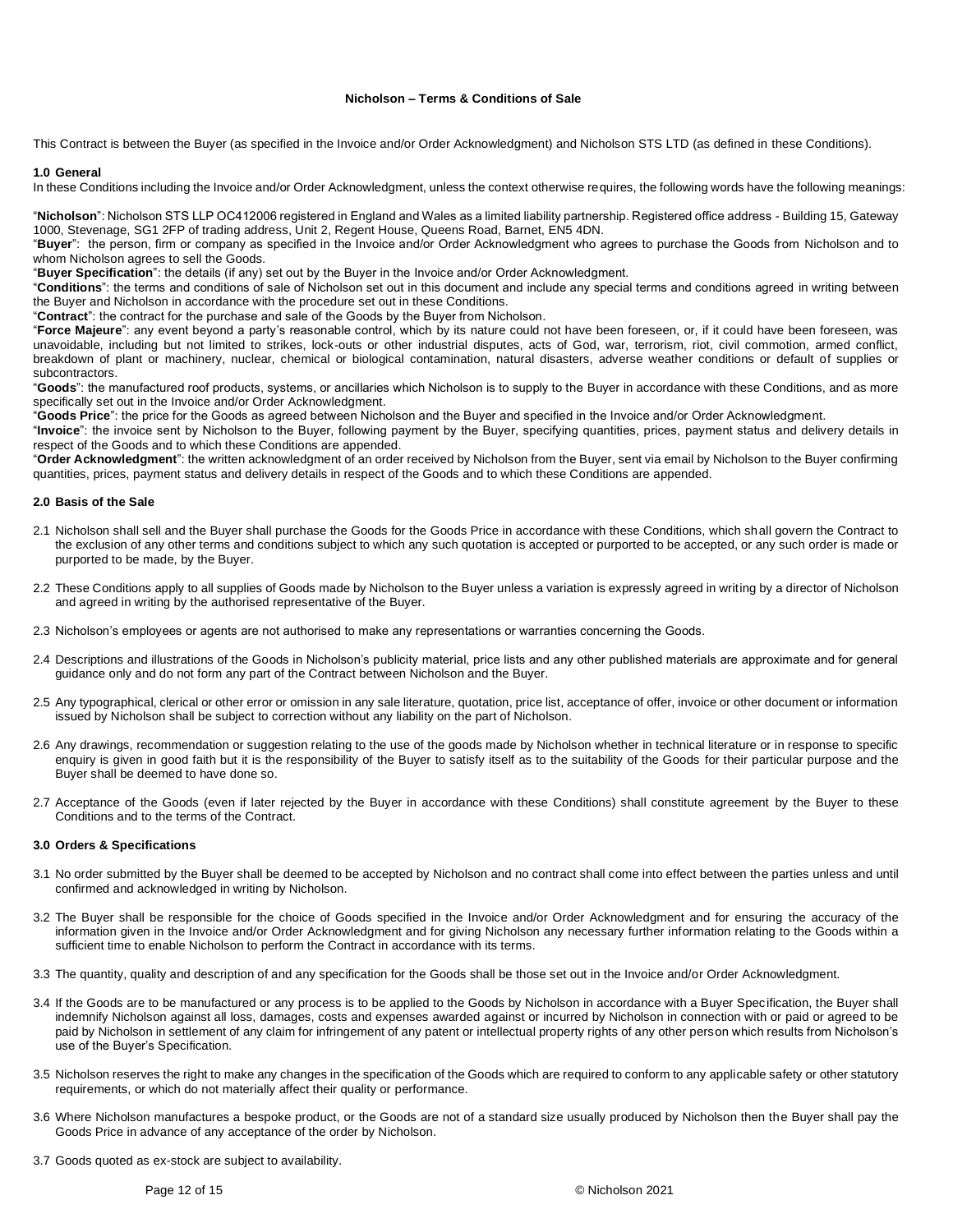#### **4.0 Prices**

4.1 Nicholson reserves the right to alter prices quoted in price lists or other published materials at any time without notice.

4.2 Unless otherwise stated in writing, all listed prices and the Goods Price are exclusive of and therefore subject to the addition of VAT at the prevailing rate.

#### **5.0 Terms of Payment**

- 5.1 Goods must be paid for at the time of order, unless, at Nicholson's discretion, credit terms have been granted to the Buyer.
- 5.2 Where Nicholson has agreed to grant credit, payment must be made by the Buyer to Nicholson not later than 30 Days after the invoice date.
- 5.3 If the Buyer fails to pay the total of any sum due on the due date in accordance with clause 5.1 or clause 5.2, as the case may be, then Nicholson shall be entitled to:
	- 5.3.1 cancel the Contract or suspend any further deliveries to the Buyer;
	- 5.3.2 appropriate any payment made by the Buyer to such of the Goods (or goods supplied under any other contract between the Buyer and Nicholson) as Nicholson may think fit (notwithstanding any purported appropriation by the Buyer);
	- 5.3.3 charge the Buyer interest (both before and after any judgement) on the amount unpaid, at the rate of 8% per annum above the Bank of England's base rate, for the time being in force until payment in full is made with interest to be charged on a daily basis.
- 5.4 Nicholson will not exercise its right to cancel the Contract under clause 5.3 without first notifying the Buyer that he has failed to make payment in full in accordance with these terms of payment and allowing the Buyer three working days from the date of the notification to make the payment in full. Nicholson may give this notification in writing or orally.
- 5.5 If the Buyer makes payment late, then the estimated time for delivery of the Goods specified on the Invoice and/or Order Acknowledgment (if any) may be extended by Nicholson at its sole discretion and a new estimated delivery date may be notified to the Buyer.
- 5.6 The agreed credit limit will apply to all outstanding amounts at any point in time.
- 5.7 Credit terms granted to the Buyer may be withdrawn by Nicholson at any time without notice.

#### **6.0 Deliveries**

- 6.1 Despatch and delivery dates quoted are estimates only. Nicholson will make every effort to keep to them but accepts no liability for any financial or other loss or damage (whether direct or indirect) if delivery is delayed for any reason whatsoever.
- 6.2 Nicholson will arrange delivery of the Goods within the UK Mainland by means, at Nicholson's discretion, of ordinary Goods transport. The risk in the Goods will pass to the Buyer when they are loaded on to the transport (or are offloaded at their destination if Nicholson or its appointed agent is the carrier).

6.3If the Buyer fails to take delivery of the Goods or fails to give Nicholson adequate delivery instructions at the time stated for delivery then, Nicholson may:

- 6.3.1 store the Goods until actual delivery and charge the Buyer for the reasonable costs (including insurance) of storage; or
- 6.3.2 sell the Goods at the best price readily obtainable and (after deducting all reasonable storage, insurance and selling expenses) charge the Buyer for any balance due to make payment up to the Goods Price.

6.4 Any claims for damage or loss in transit of the Goods shall be made verbally within 24 hours of delivery and in writing within 3 days of delivery or collection.

#### **7.0 Nicholson Returns Policy**

If you find you have over ordered or have excess products you may wish to return them to us for a refund. This page sets out the procedure and associated costs for returning products to us. Nicholson will, at its own discretion, make payment to the Buyer upon receipt of returned Goods subject to a product specific restocking charge. To arrange a return of Goods and subsequent refund a Returns Form must first be completed.

All returns will be subject to the following conditions.

- 7.1 Where Goods are to be returned by the Buyer, the Buyer must notify Nicholson within 40 days of the Invoice or Order Acknowledgment date. Refunds can only be requested by and made to the original Buyer.
- 7.2 Within the restocking charge, Nicholson will arrange collection of the Goods from the address to which they were delivered or elsewhere as advised. It is our preference that Goods are collected from an office address. Missed or failed collections because of the Buyer not being present will be charged at £35.00 each.
- 7.3 The Goods must be clearly addressed to Nicholson and the Buyer is responsible for adequately packaging/protecting the Goods for transit so that they arrive in good condition. Goods lost or damaged in transit due to poor packaging by the Buyer will not be refunded.
- 7.4 Refunds can only be made for Goods that are received undamaged, in the condition in which they were originally received by the Buyer, and in a resaleable condition.
- 7.5 Delivery charges and service charges on the original invoice are not refundable.
- 7.6 Where a quantity discount was given, the discounted amount will be chargeable if the revised Invoice or Order Acknowledgment value is below the threshold value for the relevant discount given.
- 7.7 No refunds can be made for bespoke products or Goods that have been customised or made to unique designs or sizes for the Buyer or where the Buyer has been advised that they are non-returnable. Such Goods will include but not be limited to. (1) AIRTRAK profiles folded to customer specific angles, (2) ROOFTRAK products which include a customer specific membrane. (3) ROOFTRAK products manufactured to a specific upstand height. (4) Non-standard ROOFBOX products that have been specifically designed for the customer.
- 7.8 Subject to the above conditions the restocking charge will be applied as below.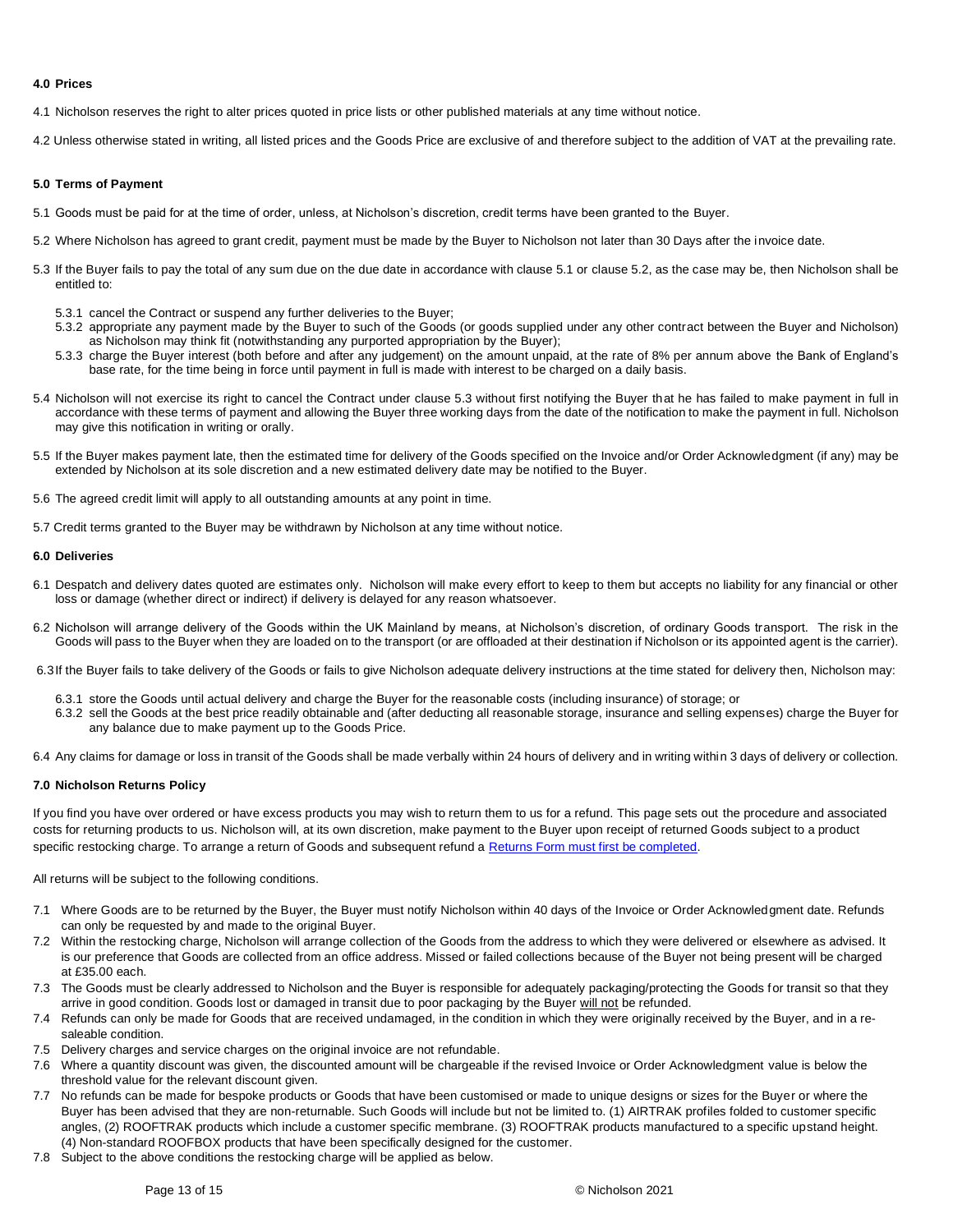AIRTRAK Goods (30%), ROOFPORT Goods (30%), ROOFTRAK Goods (35%), ROOFBOX Goods (35%), Masterform Goods (30%). **Minimum restocking charge £50.00**

7.9 Payment will be made by BACS at the end of the month in which the Goods were received back into stock.

#### **8.0 Ownership of Goods**

8.1 Notwithstanding delivery and the passing of risk in the Goods, or any other provision of these Conditions, the Goods shall remain Nicholson's sole and absolute property as legal and equitable owner until such time as Nicholson has received, in cash or cleared funds, payment in full of the Goods Price and all other goods the subject of any other contract agreed to be sold by Nicholson to the Buyer for which payment is then due.

- 8.2 Until such time as the Buyer becomes the owner of the Goods, the Buyer shall hold the Goods as Nicholson's fiduciary agent and bailee and shall properly store them on his premises separately from his own goods or those of any other person, protected and insured and readily identifiable as Nicholson's Goods.
- 8.3 Until such time as the property in the Goods passes to the Buyer (and provided the Goods are still in existence and have not been resold) Nicholson shall be entitled at any time to require the Buyer to deliver up the Goods to Nicholson and Nicholson shall be entitled to enter upon any premises of the Buyer or any third party where the Goods are stored and repossess the Goods.
- 8.4 The Buyer shall not be entitled to pledge or in any way charge by way of security for any indebtedness any of the Goods which remain the property of Nicholson.
- 8.5 Until payment due under all contracts between the Buyer and Nicholson has been made in full, in the event of sale of the Goods by the Buyer:
	- a) Nicholson shall be entitled to trace all proceeds of sale received by the Buyer through any bank of other account maintained by the Buyer and: b) The Buyer shall if requested by Nicholson in writing to do so assign its rights to recover the selling price of the Goods from third parties concerned.

#### **9.0 Warranties and Liability**

- 9.1 Subject to the conditions set out below, Nicholson warrants that at the time of delivery the Goods will correspond with their specification and will be free from defects in material and workmanship.
- 9.2 The above warranty is given by Nicholson subject to the following conditions:
	- 9.2.1Nicholson shall be under no liability in respect of any defect in the Goods arising from any drawing, design or specification supplied by the Buyer or any failure by the Buyer to comply with Nicholson's design and installation guidelines issued from time to time;
	- 9.2.2 Nicholson shall be under no liability in respect of any defect arising from fair wear and tear, wilful damage, negligence, abnormal working conditions, failure to follow
	- Nicholson's instructions (whether oral or in writing), misuse, alteration or repair of the Goods without Nicholson's approval;
	- 9.2.3 Nicholson shall be under no liability under the above warranty (or any other warranty, condition or guarantee) if the Goods Price has not been paid by the due date for payment;
	- 9.2.4 If the Buyer makes any alteration to any of the Goods without Nicholson's prior written approval then all warranties in the Goods either express or implied shall immediately become void.
- 9.3 The above warranty does not extend to parts, material or equipment incorporated in the Goods but not manufactured by Nicholson in respect of which the Buyer shall be entitled only to the benefit of any such warranty or guarantee as is given by the manufacturer to Nicholson.
- 9.4 Subject as expressly provided in these Conditions or to any express warranty or guarantee given by Nicholson in writing and which is expressed to be part of the Contract, all warranties, conditions or other terms implied by statute or common law are excluded to the fullest extent possible.
- 9.5 The Buyer shall within 7 days of the arrival of each delivery of the Goods, notify Nicholson in writing of any defect by reason of which the Buyer alleges that the Goods delivered are not in accordance with the specification and which should be apparent on reasonable inspection.
- 9.6 If either party is affected by Force Majeure it shall promptly notify the other party of the nature and extent of the circumstances in question.
- 9.7 Notwithstanding any other provision of these Conditions, neither party shall be deemed to be in breach of these Conditions, or otherwise be liable to the other, for any delay in performance or the non-performance of any of its obligations under the Contract, to the extent that the delay or non-performance is due to any Force Majeure of which it has notified the other party, and time for performance of that obligation shall be extended accordingly.
- 9.8 If at any time Nicholson claims Force Majeure in respect of its obligations under the Contract with regard to the supply of the Goods, Nicholson shall, where possible, be entitled to obtain from any other person such quantity of the Goods as Nicholson is unable to supply and Nicholson shall be entitled to supply those goods to the Buyer and the Buyer shall not be entitled to reject those goods on the basis that they have not been manufactured by Nicholson.
- 9.9 As a condition precedent to any claim by the Buyer which is based on any defect in the quality or condition of the Goods or their failure to correspond with specification the Buyer shall notify Nicholson within 7 days after discovery of the defect or failure. If the Buyer does not notify Nicholson accordingly, the Buyer shall not be entitled to reject the Goods and Nicholson shall have no liability for any such defect or failure, and the Buyer shall be bound to pay the Goods Price as if the Goods have been in accordance with the Contract and any specification.
- 9.10 Where any valid claim in respect of the Goods which is based on any defect in the quality or condition of the Goods or a part of the Goods or their failure to meet specification is notified to Nicholson in accordance with these Conditions, Nicholson shall be entitled to replace the Goods (or the part in question) or at Nicholson's sole discretion, refund to the Buyer the Goods Price where all of the Goods are defective (or a proportionate part of the Goods Price where not all the Goods are defective) but Nicholson shall have no further liability to the Buyer.
- 9.11 Except in respect of death or personal injury caused by Nicholson's negligence Nicholson shall not be liable to the Buyer for any consequential loss or damage however caused which arises out of or in connection with the supply of the Goods or their use or sale by the Buyer, except as expressly provided in these Conditions, or any losses arising as a result of any third party bringing a claim in respect of any nature whatsoever.